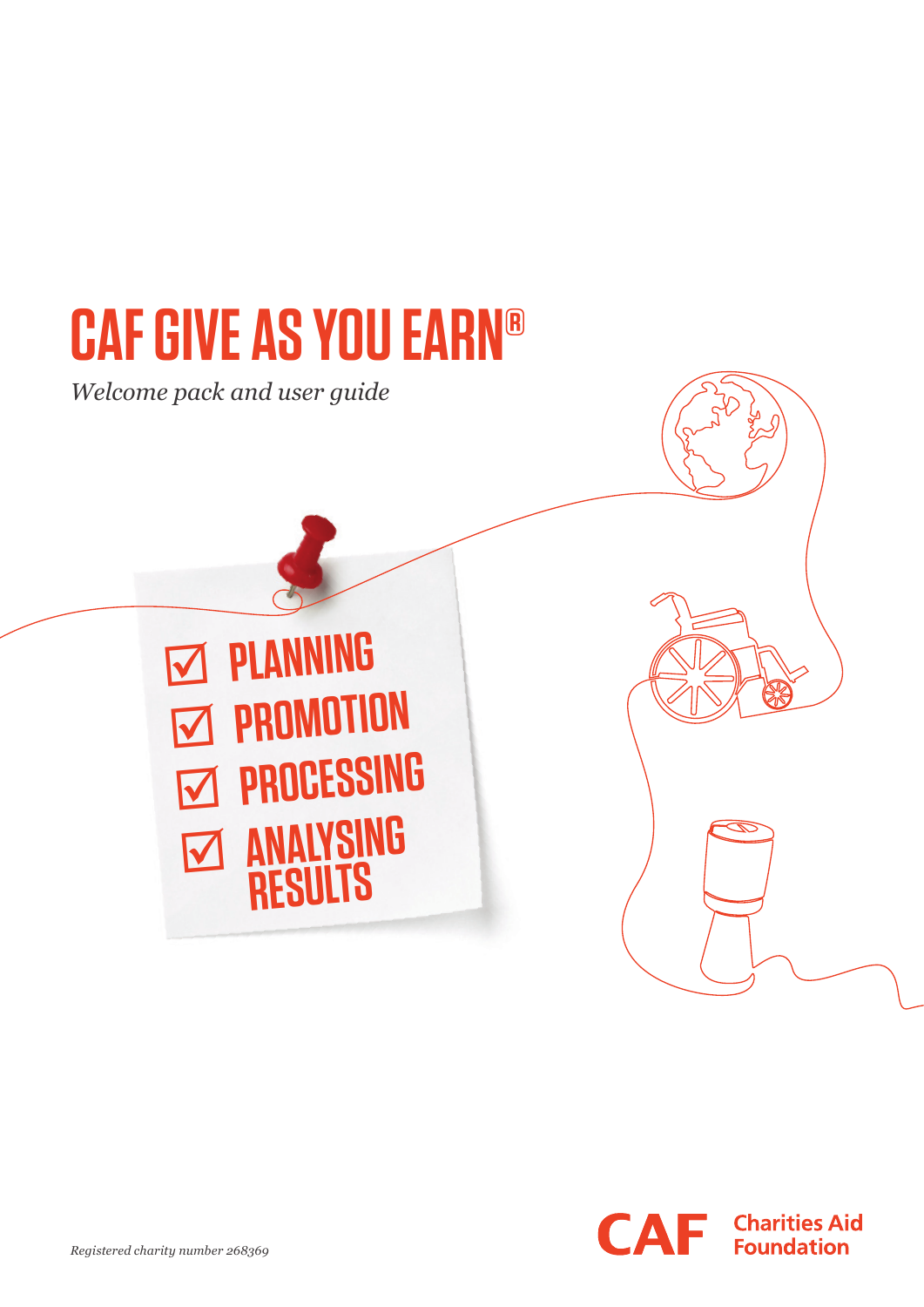# **CONTENTS**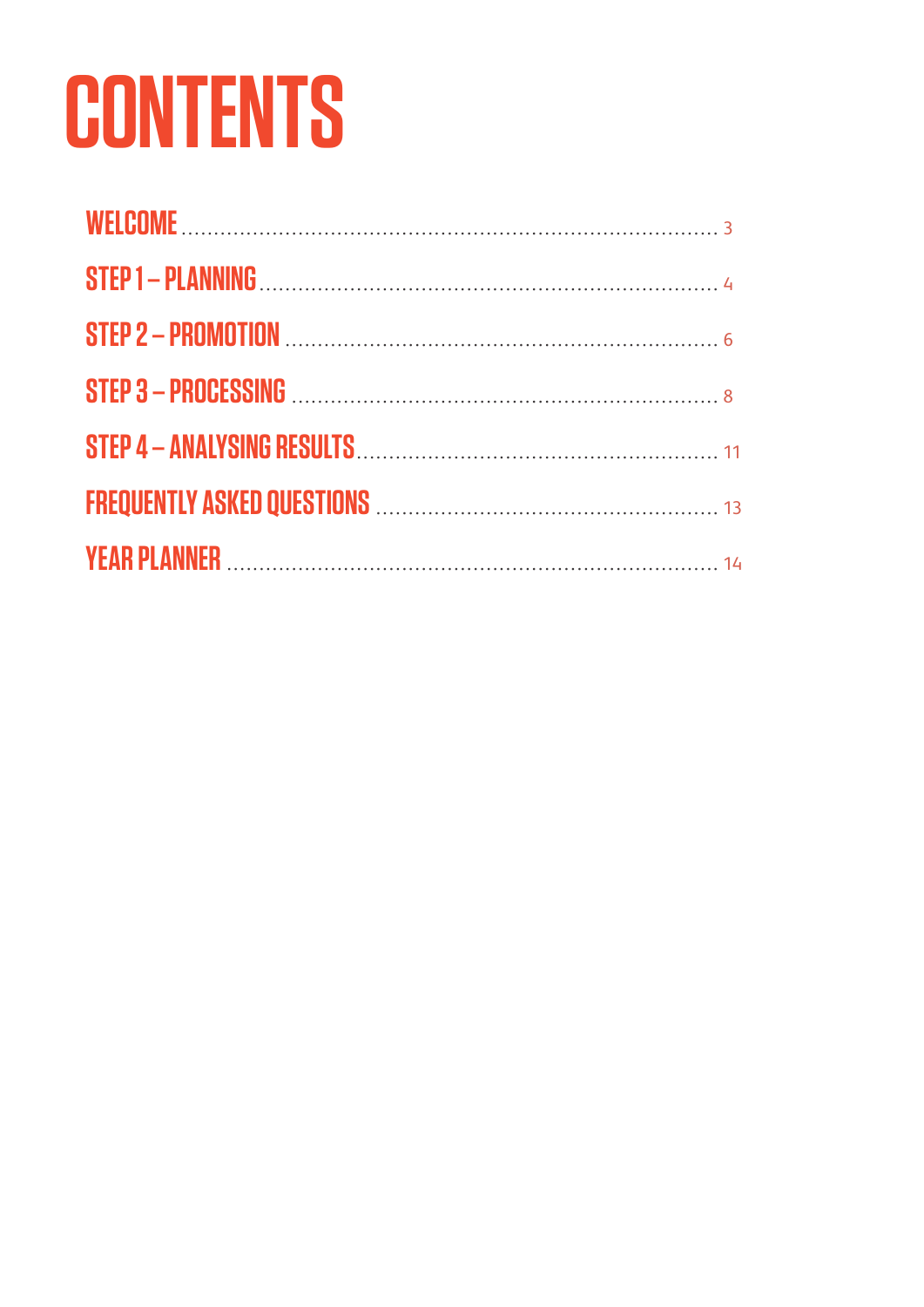# **WELCOME** *to CAF Give As You Earn®*

There are four key steps to delivering a successful payroll giving scheme:

*Planning Promotion Processing Analysing results*

We want to ensure your CAF Give As You Earn scheme runs smoothly and prevent any delays processing and distributing donations to charity. This guide takes you through these steps, providing guidance, links to online resources and useful tips.

If you have any further questions or require help with any part of your CAF Give As You Earn scheme please contact our Customer Services team on 03000 123 000.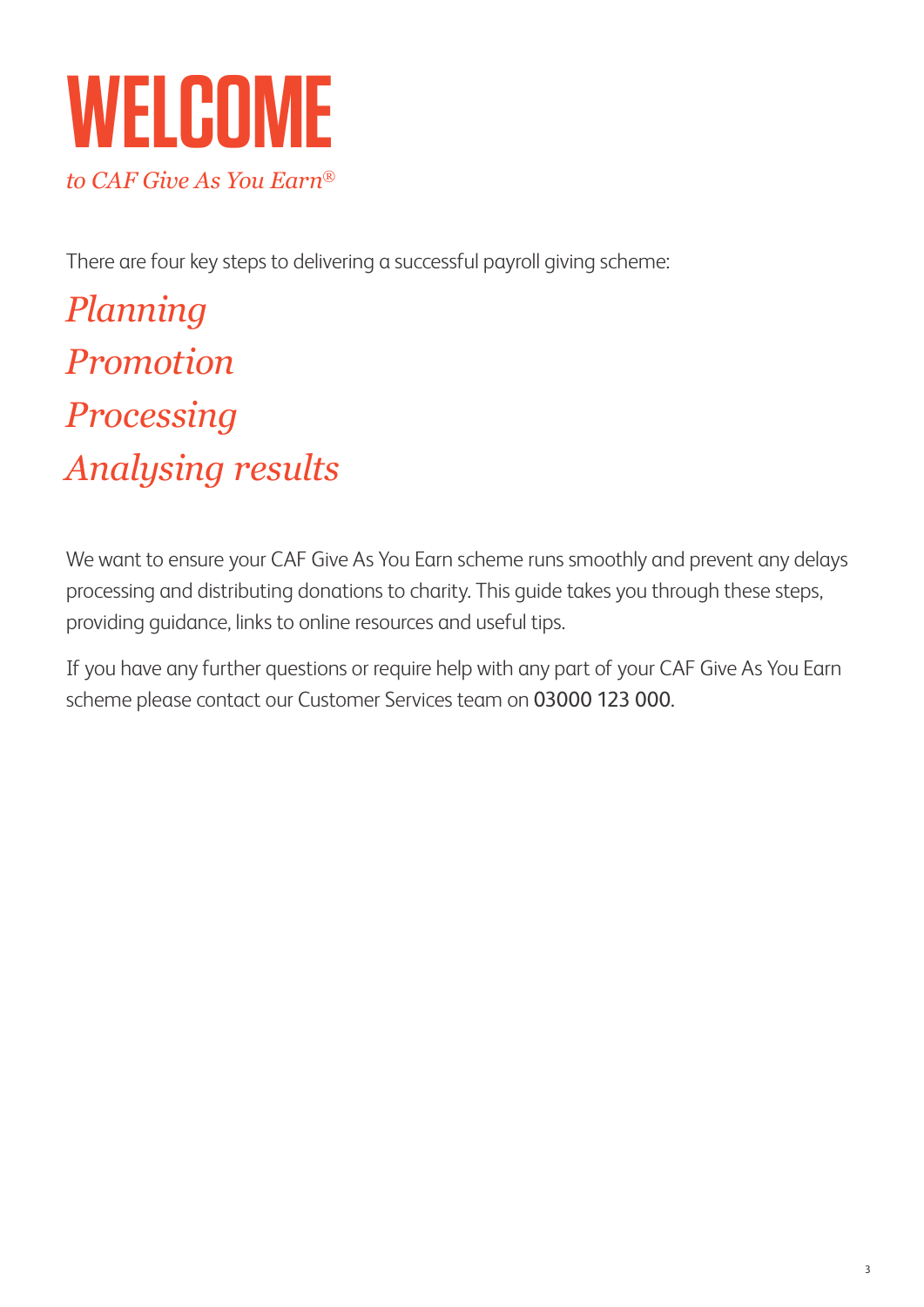# **STEP ONE – PLANNING**

## *Set your goals*

Having clear objectives for your scheme will help you to:

- **EX Share your vision for your scheme with others across the business**
- Guide the decisions you will need to make during promotion and processing
- **Establish clear expectations for everyone involved**
- **EXECT:** Set targets against which to measure your success.

Try to base your goals around key performance indicators of your scheme to make them easier to evaluate. For example:

- Percentage of employees donating through your scheme by a certain date
- Or set more specific goals for different segments. For example:
- £X,000 raised in the London office in quarter three

If your focus is on employee engagement, you may wish to link targets to your employee satisfaction survey – perhaps asking specific questions about whether the CAF Give As You Earn scheme makes them feel more involved in your organisation's CSR strategy, or prouder to work for your organisation.

# *Consult your employees*

The success of your CAF Give As You Earn scheme relies on employee engagement. Involve them from the beginning to ensure your scheme gets off to the right start. A consultation process does not need to be formal, complicated or exhaustive. Some ideas include:

- Setting up a payroll giving committee to feed into your promotional plan and be advocates of the scheme – this may be particularly useful if you have multiple office sites
- Distributing a short online survey
- Running employee focus groups
- **Establishing an open forum on your intranet for comments and feedback.**

The main objective is to get some open and honest feedback from employees and then incorporate this into your activities. Even if this happens on a very small scale, it will provide you with inspiration that you may not get in any other way.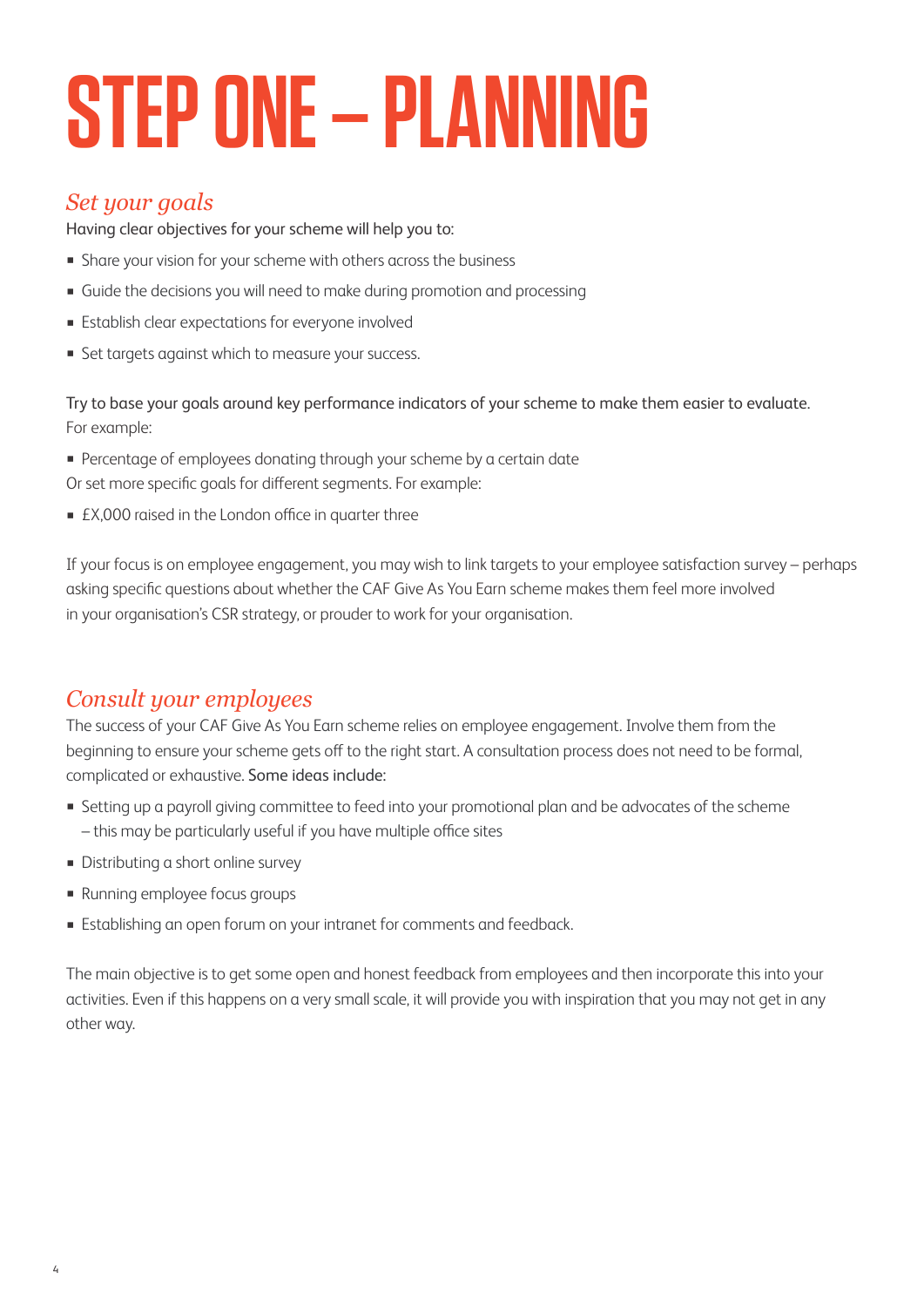# *Consider a Professional Fundraising Organisation*

When creating your plan, you will need to decide whether to work with a Professional Fundraising Organisation (PFO). These are independent companies that specialise in recruiting new donors for charities.

#### They can assist you in a number of ways including:

- Running on-site promotions with your staff in all your work environments
- Testing different types of incentives and promotions
- Reporting back to you on the number of new donors, value of new donations and other measures.

For a full list of Professional Fundraising Organisations please visit www.apgo.org.uk

If you appoint a PFO you will need to complete an Appointment of Third Party Form to give CAF permission to share details of your scheme with your chosen PFO (or any other Third Party for example; payroll processing agent or technology service provider relating to payroll or employee benefits). This form can be downloaded from www.cafonline.org/company-forms

### *Form your action plan*

Create a plan of how and when you will communicate your CAF Give As You Earn scheme to your employees. Making a big bang at the launch is a good start, but also consider how you will sustain interest in your scheme in the long term. We have found that the most successful plans:

- Engage all staff at least every quarter with messaging around the benefits of giving and how the scheme is performing within your organisation
- **Ensure that every message** around charity is tied to the benefits of CAF Give As You Earn. For example, if you are running a special appeal, make sure that employees know they can give via payroll
- Celebrate the donations that are made
- **Define roles and responsibilities** later in this document we will outline promotion and processing which are equally important stages. Consider who will be responsible for these elements and engage them at the planning stage to ensure they are on-board from the beginning.

# *Tip*

Consider what other activities are happening at the time of year you want to run your promotion. Our year planner (at the end of this guide) has some generic ideas but there may be more specific events which relate to your business which you could reference in a promotional campaign for example, a business anniversary or charity fundraising event.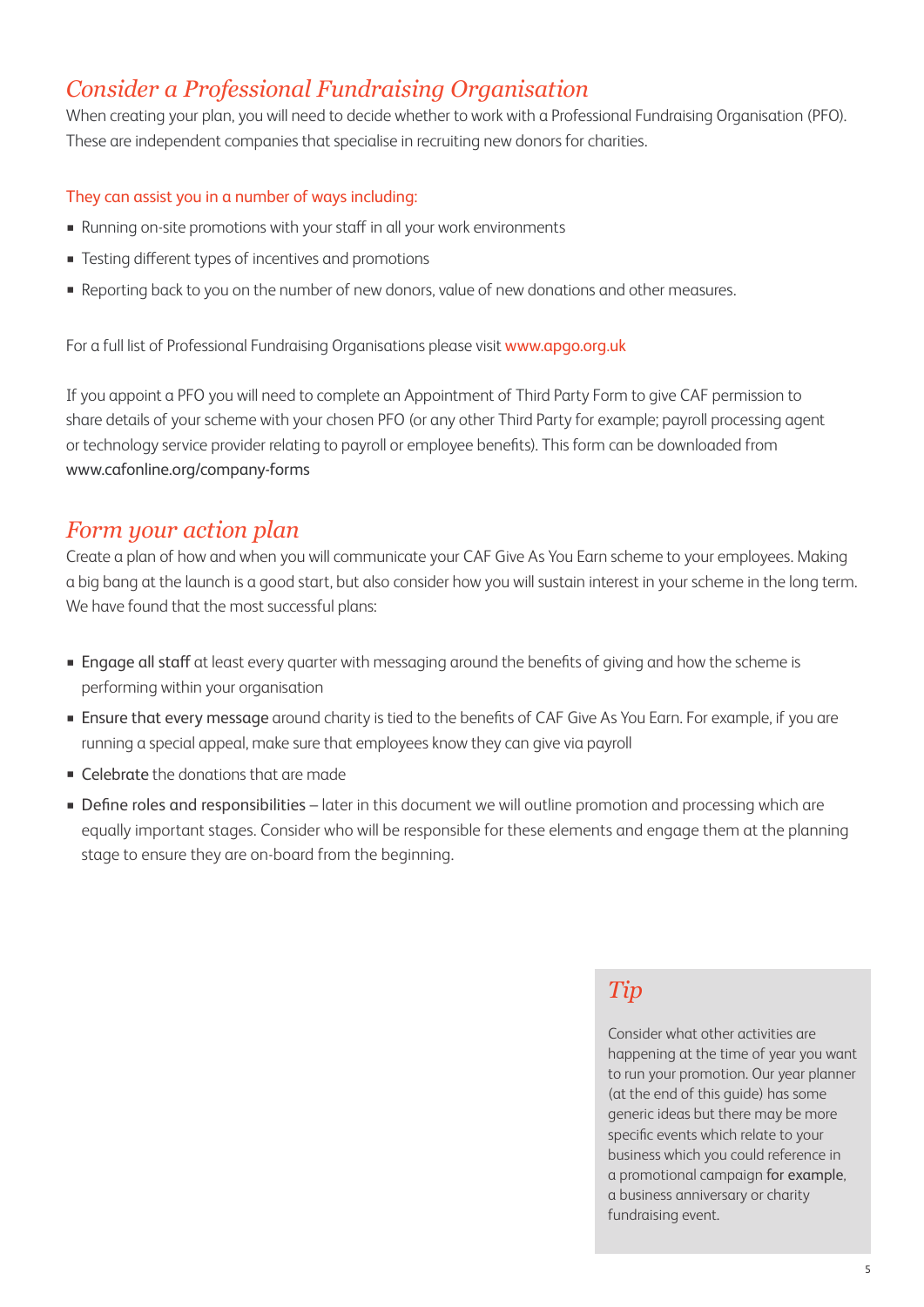# **STEP TWO – PROMOTION**

Once you've done your planning it is time to promote CAF Give As You Earn and start signing up donors. A promotion can be anything from a poster on the wall to a full launch event. But remember, however you launch the scheme, your promotion needs to be consistent and continuous to deliver results.

# *Develop marketing materials*

The most successful schemes are supported by marketing materials that:

- **•** Promote the scheme in a way that supports your brand messages internally and externally
- **EX Show support from your CEO, MD and senior executives**
- **Ensure that it is easy to find information about CAF Give As You Earn**
- **Example 2** Link CAF Give As You Earn to other employee benefits.

To get you started, we have created a toolkit which includes a poster, postcard, flyer and employee guide – all of which are ready for you to use or which can be branded to suit your organisation. Visit www.cafonline.org/toolkit to download these materials including the payslip example shown below. However you will also find it useful to obtain any support, if available to you, from your internal communications, marketing and PR teams and creative agencies.

# **OPEN TO SEE A PAYSLIP WITH A DIFFERENCE... ONE WHERE THE DEDUCTIONS MAKE YOU FEEL GOOD**

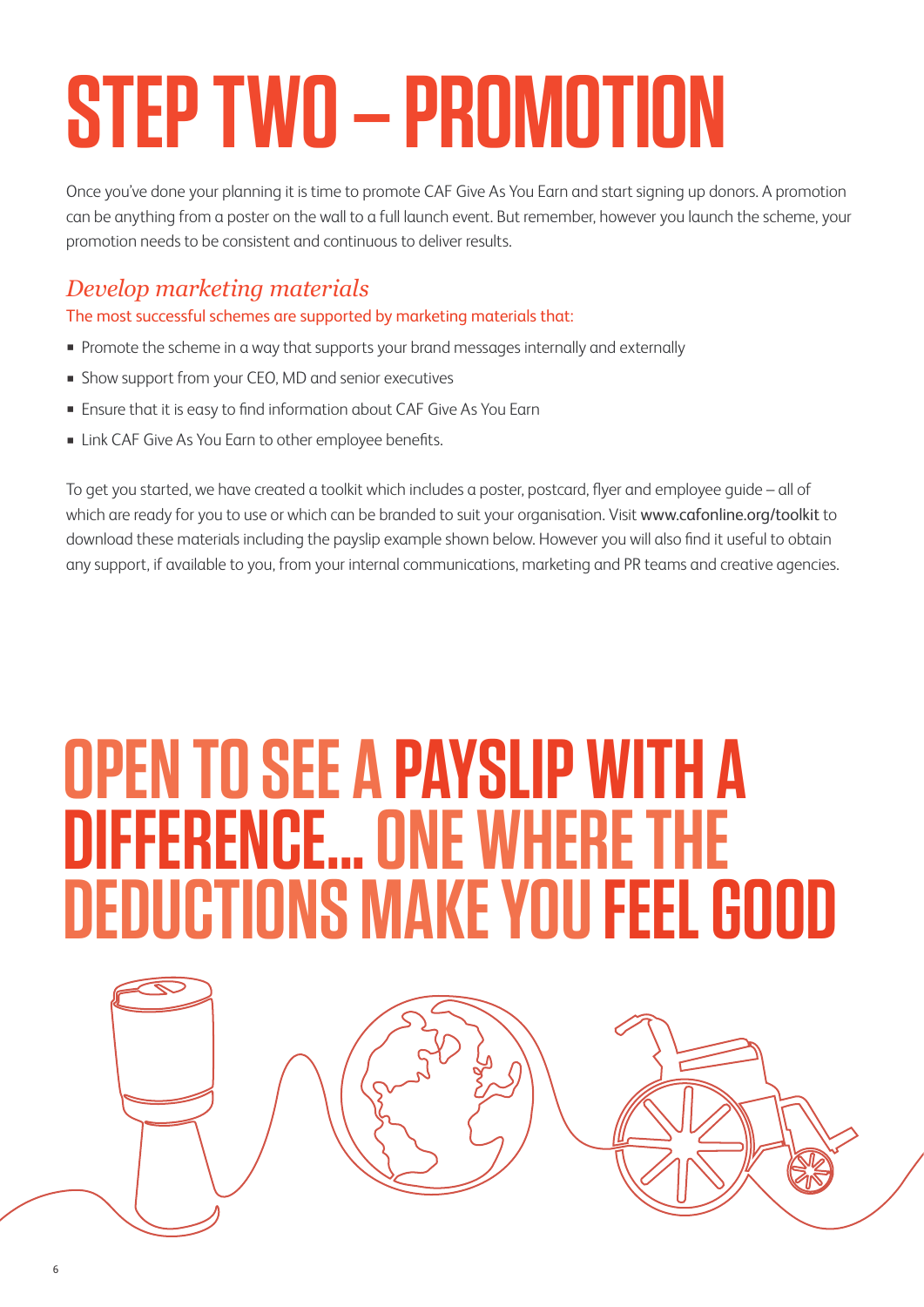#### We suggest you include at least one of the following promotional activities:

- Posters and postcards for busy areas lobbies, meeting rooms, lavatories, staff canteens, etc
- **•** Flyers and application forms for all new joiners
- **■** Intranet information and resources
- **Messages on employees' payslips**

#### Topical emails to staff including:

- Key times of the year some ideas can be found on our year planner at the end of this quide
- **Emergency appeals**

#### Other factors that may contribute to the success of your CAF Give As You Earn scheme include:

**Executing competition between locations based on percentage of employees signing up to CAF Give As You Earn** 

### *The Launch*

Creating a defining launch moment will help to give you an opportunity to really celebrate the commencement of your scheme. This could include an event with your Chief Executive or a board director and your charity partners or local charities. It is a great opportunity for you to build relationships with local charities, and for them to showcase what they do in the hope of encouraging some donations from your employees.

Whatever your plans, don't be afraid to make it a celebration. Although charitable giving is a serious commitment, the most common emotion that people have when making a donation is one of fulfilment. So it is entirely appropriate to set a positive and light-hearted tone.

### *Regularly promote the scheme*

The most effective launches already have the follow-up promotion planned. By re-promoting your scheme within a few weeks of launch, planned. By re-promoting your scheme within a few weeks of launch,  $\emph{Tip}$  you may easily double the number of people participating.

#### Five things your employees may not know about CAF Give As You Earn:

- 1. You can make one-off donations
- 2. Instead of deciding which charities to support right away, you can open a CAF Charity Account
- 3. You can give to many small organisations that aren't registered charities, for example; PTAs and places of worship. But under current payroll giving regulations, you may not give to amateur community sports clubs.
- 4. CAF Give As You Earn is tax effective no matter what your tax rate. If you pay tax at 40%, a £1000 donation costs you £600!
- 5. You (rather than your employer) can choose the charities you support.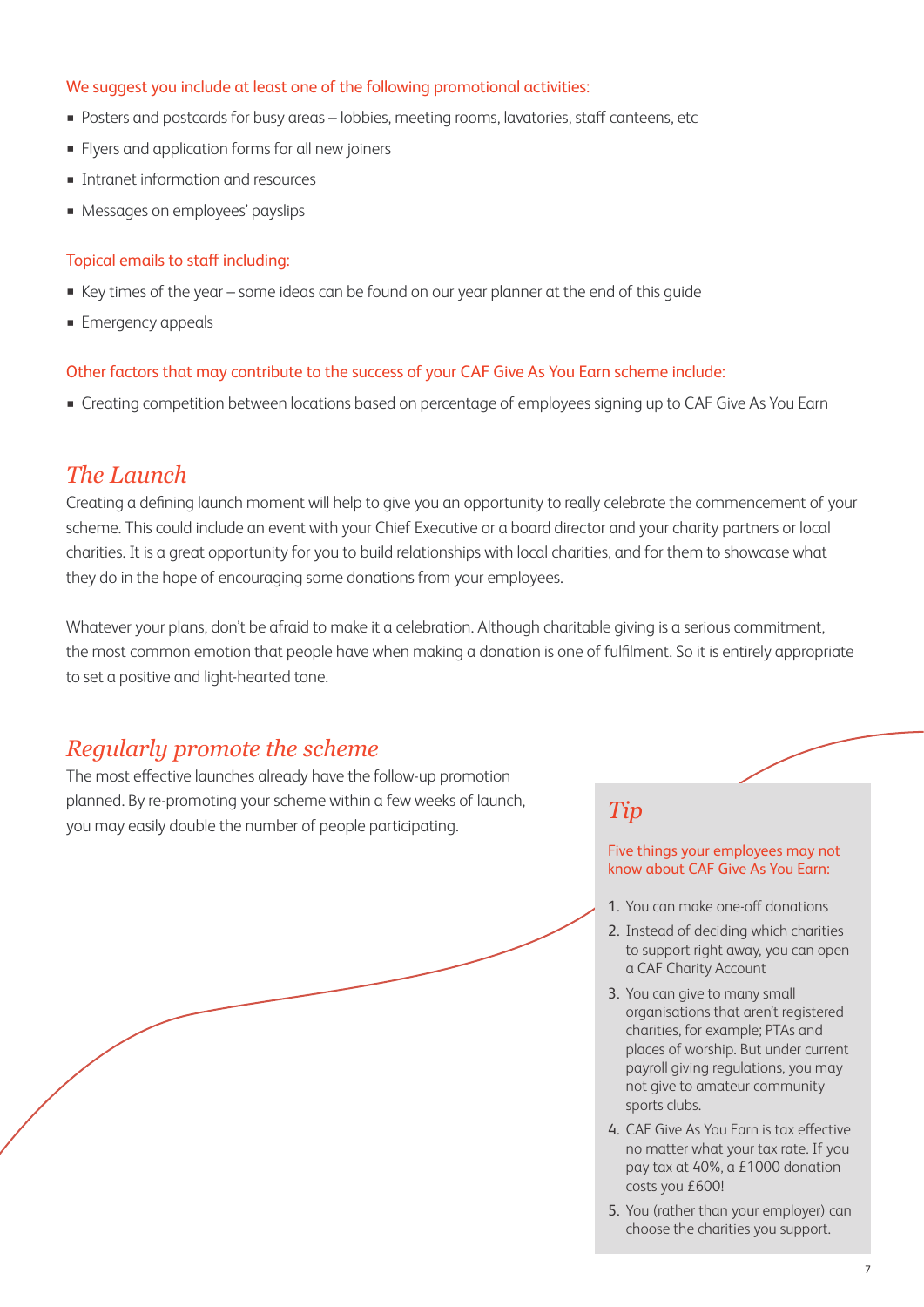# **STEP THREE – PROCESSING**

Once you have promoted the scheme the next stage is to think about the logistics and practicalities of delivering CAF Give As You Earn. It is these activities, happening behind the scenes each month, which ensure your employees' donations reach their nominated charity. The process is simple and easy once it is in place and we are here to help you at every step. We ask that you, and those responsible for processing your payroll, read this section carefully and contact CAF Customer Services on 03000 123 000 if there are any questions. This will prevent any delays distributing donations to charities and dissatisfaction among your employee donors.

### *Donor registration*

To take part in CAF Give As You Earn your employees MUST complete a Donor Instruction Form (DIF). This form provides us with all the information we need to set up your employee as a CAF Give As You Earn donor. We have included copies of the DIF at the end of this pack for you to copy and use as required. Alternatively you can download the DIF from www.cafonline.org/dif

#### Your employees can choose to donate in as many of the methods outlined below as they would like:

- **EXECT Direct donations** employee payments go straight to their chosen charity or charities each payroll. It is an employee's choice how much and to which charity they would like to donate. They can also donate to multiple charities each payroll and elect to make one-off donations on an ad-hoc basis. There is no minimum donation if the employee opts to donate directly.
- CAF Charity Account employees can set up a CAF Charity Account and make a payment into the account each payroll. This gives them the flexibility to manage their charitable giving in a way which suits them. They will have money set aside for charitable purposes which they can donate to a charity at a later date, use to respond to an emergency appeal or to sponsor someone who is fundraising. There is a £10 a month or £120 a year minimum donation to set up a CAF Charity Account.

#### Once your employee has completed a DIF you must send the form to CAF. You can do this:

By post: put the paper forms in the post and send them to: CAF Give As You Earn Charities Aid Foundation 25 Kings Hill Avenue West Malling Kent ME19 4TA

By email: scan in the paper forms and email them to: difprocessing@cafonline.org

Your payroll department will also require a copy of the DIF(s) so they know how much money to deduct from each employee.

If you are working with a PFO they will send the DIF(s) to us.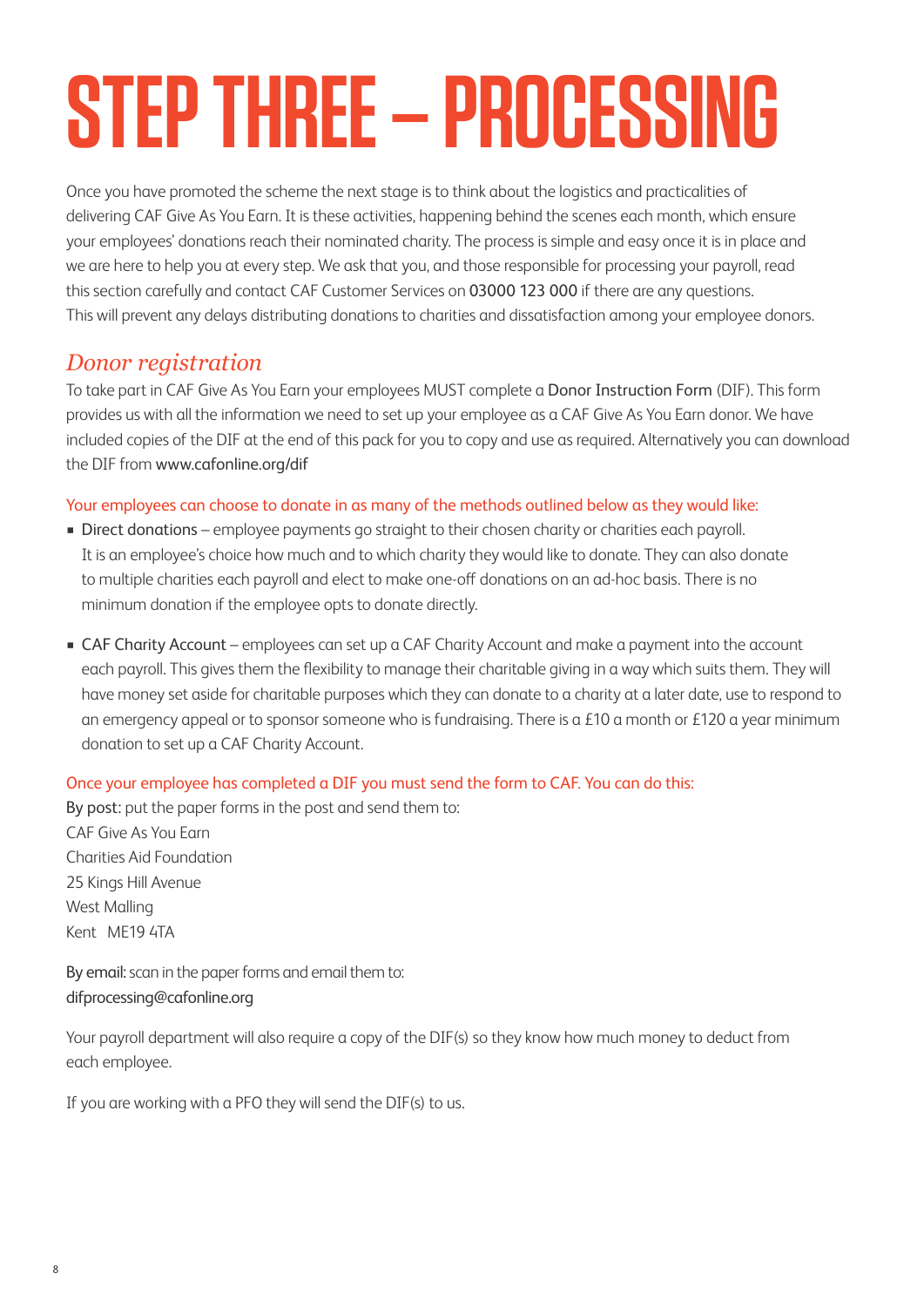# *Donor Analysis Reports*

CAF requires your organisation to provide us with a Donor Analysis Report (DAR) for each payroll period. This report is a record of your employees' donations for that period. It should match the deductions from employees' salaries made by your payroll department and the money submitted to CAF for that payroll period (see below).

To help us process your donations as efficiently and quickly as possible, we request that you provide this report to us as an Excel spreadsheet using the set format below:

*Please note:* Squares marked with \* are mandatory:

| Your CAF Give As You Earn contract number*                                      |                                                                                                                                                                                |                                                                      |                                      |  |
|---------------------------------------------------------------------------------|--------------------------------------------------------------------------------------------------------------------------------------------------------------------------------|----------------------------------------------------------------------|--------------------------------------|--|
| Your payroll code<br>(if applicable)                                            |                                                                                                                                                                                |                                                                      |                                      |  |
| Deduction Date*<br>The date this money was deducted from your employees' salary |                                                                                                                                                                                | dd/mm/yyyy                                                           |                                      |  |
|                                                                                 |                                                                                                                                                                                |                                                                      |                                      |  |
| Employee name*                                                                  | Staff/NI number*<br>Please ensure you include<br>a unique ID for each<br>employee which matches<br>that provided on the DIF so<br>we can match up your list<br>with our system | Employee donation*<br>Total employee donation<br>for that pay period | Matching donation<br>(if applicable) |  |
| <b>Bob Smith</b>                                                                | 12345                                                                                                                                                                          | 10                                                                   | 5                                    |  |
| Sarah Jones                                                                     | 67891                                                                                                                                                                          | 20                                                                   | 10                                   |  |
| Jo Bloggs                                                                       | 23456                                                                                                                                                                          | 30                                                                   | 15                                   |  |
|                                                                                 |                                                                                                                                                                                |                                                                      |                                      |  |
| Total                                                                           |                                                                                                                                                                                | 60                                                                   | 30                                   |  |

You can download an Excel template Donor Analysis Report at www.cafonline.org/eda

If you are submitting your Donor Analysis Report using the CAF Excel template please email it to gaye-submissions@cafonline.org

If you are unable to submit your Donor Analysis Reports as an Excel spreadsheet, we can accept them in other formats - please submit these to bacsreceipts@cafonline.org If you are unable to email your report, you can submit the Donor Analysis Report by post to:

CAF Give As You Earn Charities Aid Foundation 25 Kings Hill Avenue West Malling Kent ME19 4TA

Donor Analysis Reports must be submitted by the last working day of the calendar month in which the deduction was made.

*Please note:* It is an HMRC requirement that your organisation submits a Donor Analysis Report every payroll period, even if there are no changes to the number of donors or amount they are giving. If we do not receive your Donor Analysis Report and/or funds we will be unable to process your employee's donations to charity and you will delay charities receiving funds they may be depending on.

# *Tip*

Keep a list of the employees who have signed up for CAF Give As You Earn, and you can send them a communication to; welcome them, thank them, invite them to make one-off donations or encourage them to increase their donation in the future.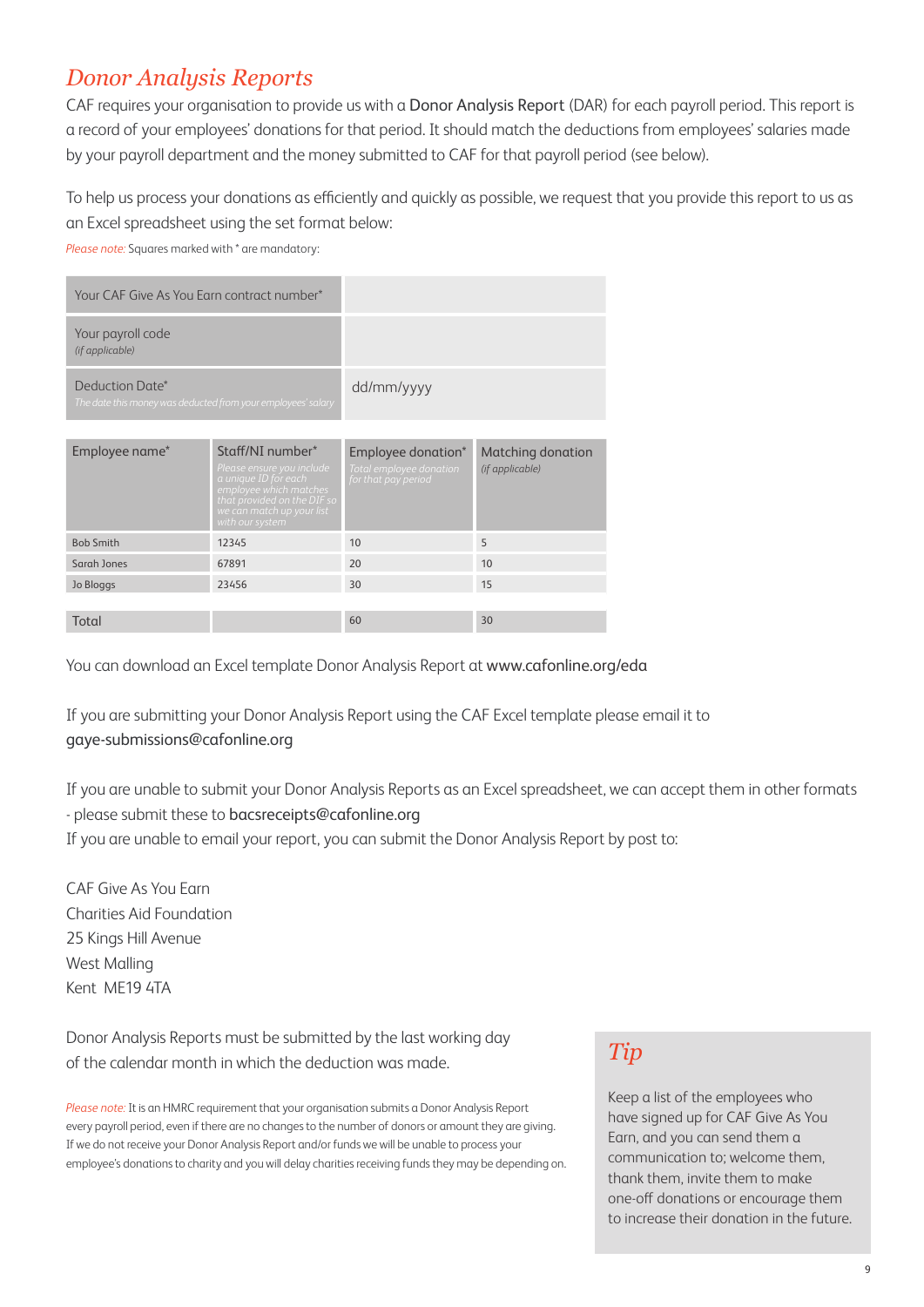## *Submitting funds to CAF*

Please submit the total amount of funds, as listed on your Donor Analysis Report, to CAF on the same day that you submit your report. This allows CAF to reconcile both and prevents any delay in donations reaching the charities your employees have nominated.

#### CAF Give As You Earn funds can be submitted to CAF by:

- Bacs please ensure the reference field shows your CAF Give As You Earn contract number (which can be found on the top of your welcome letter) or your organisation name so we can identify to which Donor Analysis Report the funds relate.
- Cheque please ensure you write your CAF Give As You Earn contract number (which can be found on the top of your welcome letter) or your organisation name on the back of the cheque so we can identify to which Donor Analysis Report the funds relate.

*Please note:* According to HMRC regulations on payroll giving, payments made to CAF under the CAF Give As You Earn scheme are payments to charity and cannot be legally refunded if correctly deducted in accordance with your employee's wishes.

# *Payments out*

We pay donations to charities via Bacs direct to the charity's bank account and include a CAF reference number. Employee donor names' do not appear on the payment, allowing your employees to remain anonymous. These payments are made on, or around, the 22<sup>nd</sup> of the month following the deduction of the donation from your employees' salaries and will take up to three days to clear.

Payments into CAF Staff Charity Accounts and CAF Charity Accounts will be made as soon as possible on receipt of the funds and Donor Analysis Report from your organisation. The account will be credited within a few days.

Please note: We will only be able to disburse funds to charities if we receive any new Donor Instruction Form(s), and your Donor Analysis Report(s) and funds by the last working day of the calendar month the donations are deducted from your employees' salaries.

These timescales are also outlined on the CAF Give As You Earn donor information page on our website www.cafonline.org/gaye/donor. Please make your employees aware of these timescales.

HMRC requires CAF to distribute all donations we receive within a 35 day period. If we are unable to reconcile your Donor Analysis Report and funds within this time, your money will be distributed to charities selected by the CAF Grants programme.

# *Matched Giving*

Some organisations choose to match employee donations (in full or up to a certain amount). In many cases this effectively doubles the amount that goes to charity. It is a great incentive to encourage employees to give and show them that your organisation respects and supports the contributions they make to society. If you wish to match your employee's donation you must complete a CAF Matched Giving Application Form which can be obtained from our website www.cafonline.org/company-forms or by calling our Customer Services team on 03000 123 000.

Matched Giving funds must be clearly listed on the Donor Analysis Report alongside the employee donation. Funds for this Matched Giving service can either be taken from a nominated CAF Company Account or can be added to the Bacs payment of employee donations.

# *Administration Fees*

Organisations which opt to pay the administration fees on behalf of their employees will either be invoiced, or if you nominated a CAF Company Account on your application, the fees will be taken from those funds.

# *CAF Give As You Earn monthly processing check-list*

- **M** All new DIFs have been submitted to CAF
- **V** Payroll has an up-to-date list of donors and donation amounts
- $\blacksquare$  Payroll has made the deductions from employees' salaries
- A Donor Analysis Report in Excel spreadsheet format has been submitted to CAF
- **V** Funds matching that on the Donor Analysis Report have been sent to CAF as a Bacs payment or a cheque

If you would like to change your payment options for either CAF Matched Giving or CAF Give As You Earn administration fees please contact us on 03000 123 000 or giveasyouearn@cafonline.org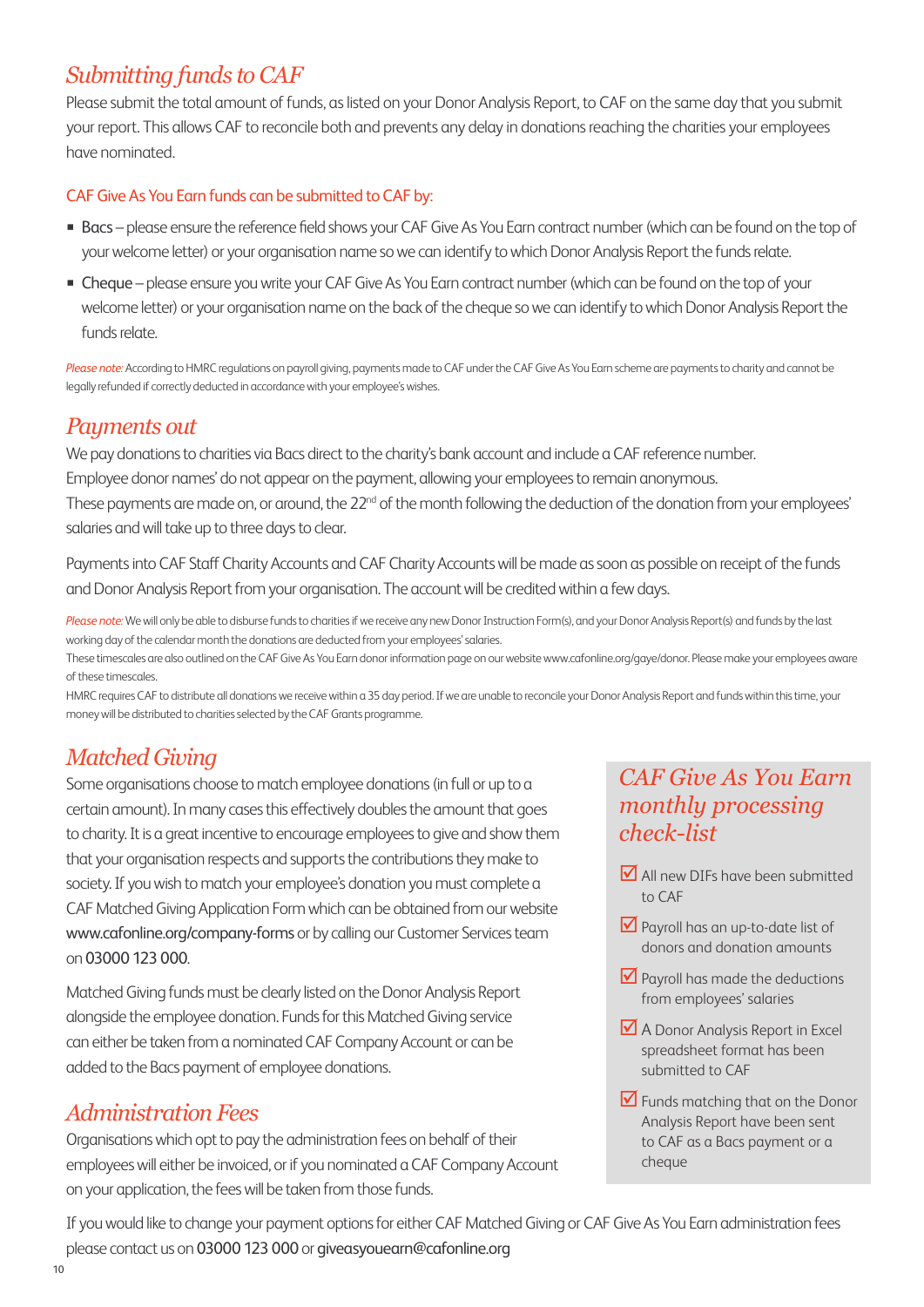# **STEP FOUR – ANALYSING RESULTS**

Once you have successfully launched your scheme, it is important to continue your activity plan and maintain momentum behind the scheme. Analyse your results at key points in the year and celebrate your achievements.

#### Some points to keep in mind:

- **If this is a new CAF Give As You Earn scheme, it may take several promotions to really engage staff**
- 1% may feel like a small sign-up rate, but it is a great start and means you qualify for a Bronze Payroll Giving Quality Mark – which is something to celebrate.

When analysing results, it's important to examine the positive as well as the negative. Knowing what worked well gives you something to build on. Too often, the follow-up is focused on what didn't work. As your programme grows, analysing the results regularly and with an open mind will help you to continually improve and expand your CAF Give As You Earn scheme; engaging more employees, delivering more donations to charities, and ensuring you have an important stream of community investment activity that keeps going, year after year.

#### Factors in your CAF Give As You Earn promotion plan that may need to be adapted to improve success include:

- **Timing** campaigns sent at certain times of the year or even certain days of the week may have a greater success rate
- Content try different messages some may resonate with your employees more than others
- **Promotional channel** your employees may be overwhelmed by information received via email. A poster or information booklet in a breakout area or canteen may catch them when they actually have the time to read it.

#### *Incentives*

At any or every point in this process it is also worth considering the positive impact an incentive can have on your internal campaigns. The two most common long-term incentives for a scheme of this type are:

- 1. Payment of the CAF Give As You Earn administration fee many employers pay the admin fee on behalf of their employees. This sends the positive message that you are ensuring 100% of their donation goes to their charitable cause.
- 2. Matching this is the ultimate incentive for giving. If an employer matches donations (in full or up to a certain amount), this can effectively doubles the amount that goes to charity.

#### If longer-term incentives are not appropriate there are also a number of short-term incentives that can prove effective:

- 1. Running a free prize draw for all employees signed up to CAF Give As You Earn where the prize is a one-off donation to an employee's charity of choice
- 2. Creating a short "matching window" where the company matches employee donations within a set time frame.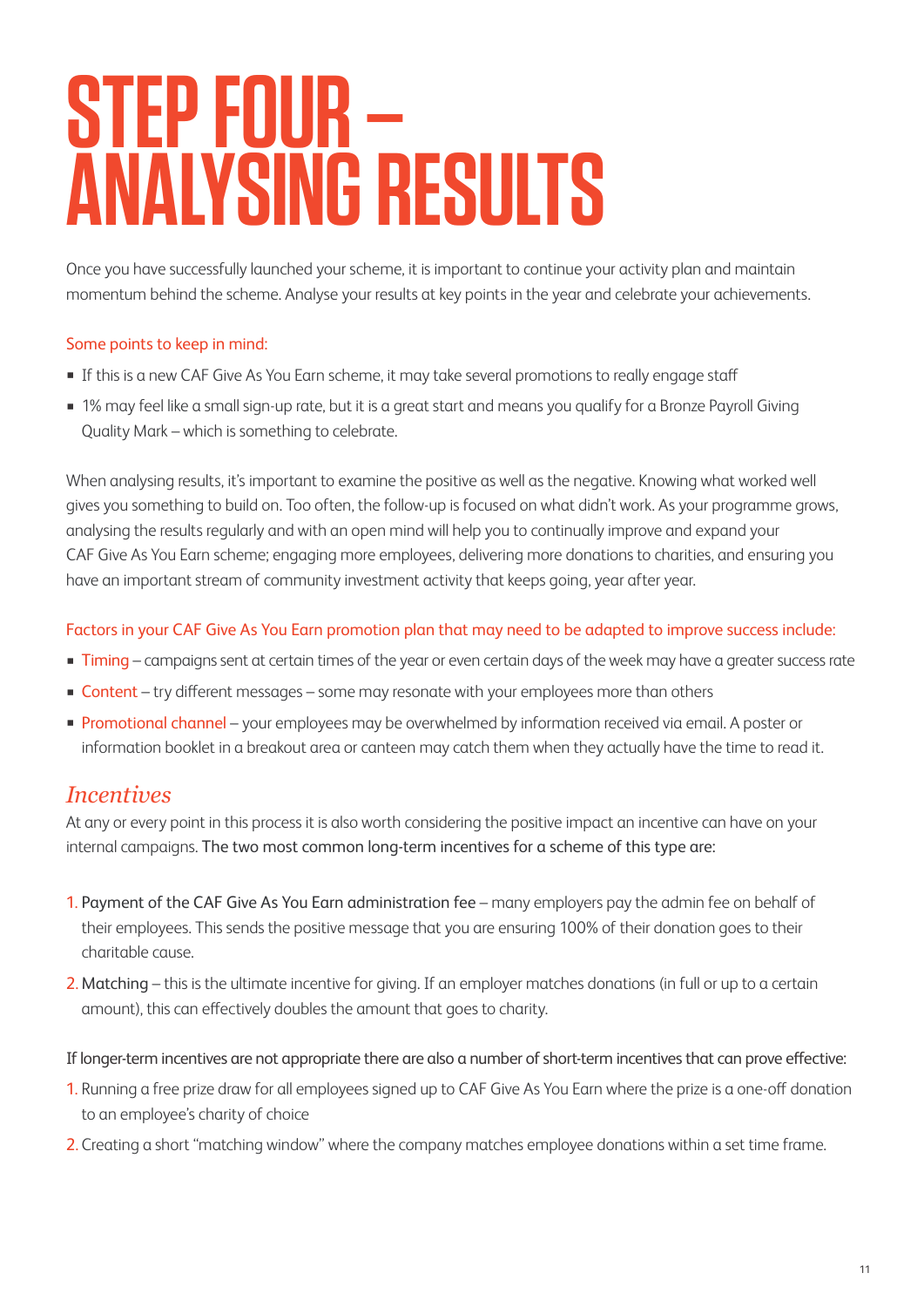# *Keep going*

The main difference between CAF Give As You Earn programmes that expand and grow, and ones that just 'tick along', is endurance. The most successful programmes are promoted regularly with new and engaging messages being created at least every 6 months. We've been running CAF Give As You Earn since 1987, so it's very likely that any challenges you face are ones we've already helped other clients to overcome. If something unexpected comes up, please do not hesitate to contact us for advice or guidance on 03000 123 000 or giveasyouearn@cafonline.org

## *Your legal requirements*

CAF Give As You Earn is run in compliance with HMRC regulations surrounding payroll giving. As an employer offering CAF Give As You Earn there are a number of legal requirements which you must meet. These are set out in the payroll giving regulations, and guidance is provided by HMRC on its website. Currently these include:

- Pay all of your employee donations to CAF by the last working day of the month the deduction is made from your employees' salaries
- Retain copies of the Donor Instruction Forms and Donor Analysis Reports for seven years
- . Retain your CAF Give As You Earn contract for seven years after you finish using the CAF Give As You Earn scheme. Visit www.hmrc.gov.uk/businesses/giving for more information.

# *Tip*

Celebrate your payroll giving achievements with a Payroll Giving Quality Mark. By offering payroll giving your organisation automatically qualifies for the Government funded Payroll Giving Quality Mark, which recognises and rewards employers who offer payroll giving. If you successfully promote your scheme and achieve an employee sign-up rate of 1% or higher you can upgrade this to a Bronze, Silver, Gold or even Platinum award. Your Payroll Giving Quality Mark certificate is included at the end of this pack and further information on applying to upgrade can be found at www.cafonline.org/pgqm.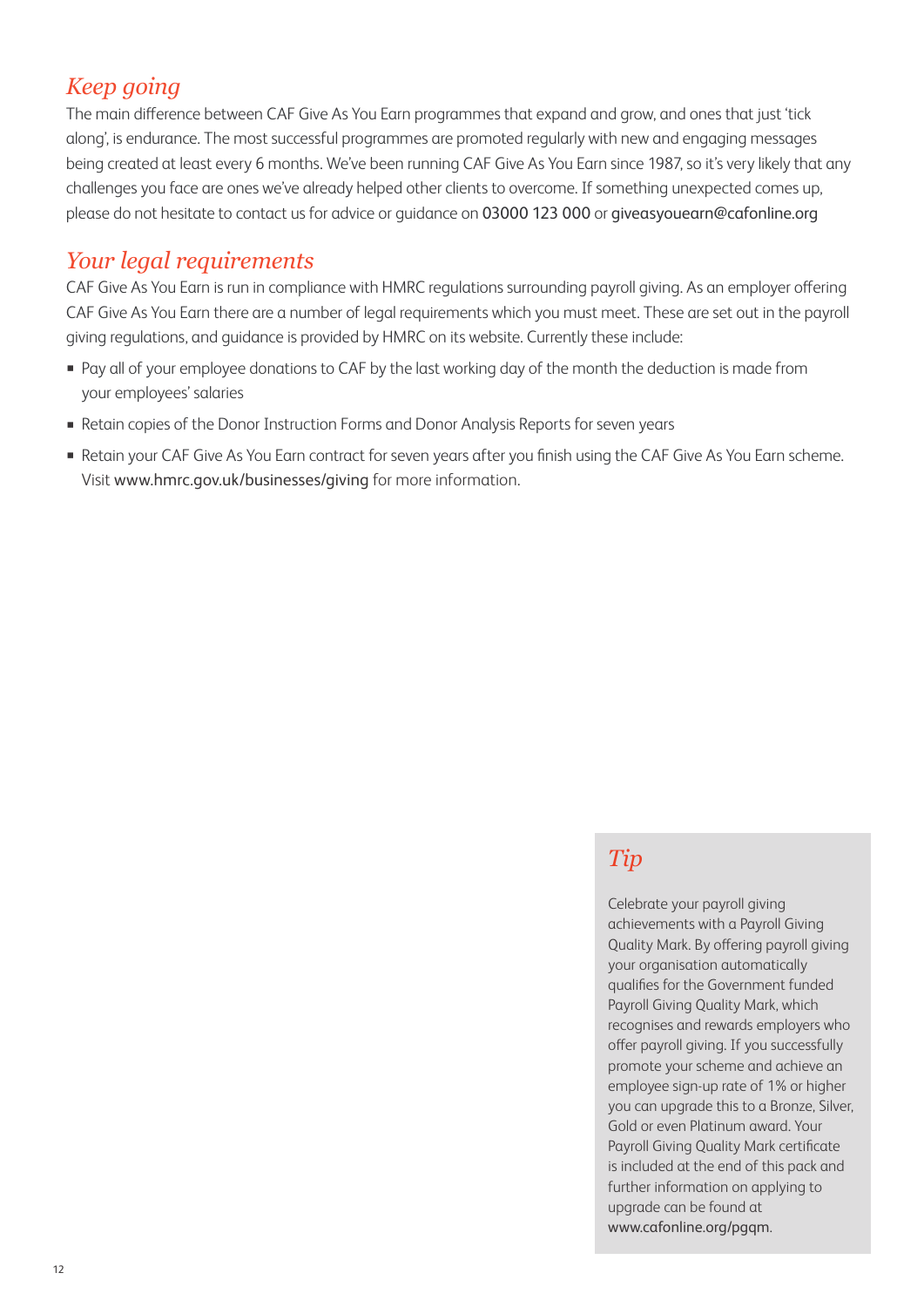# **FREQUENTLY ASKED QUESTIONS**

Below are answers to some of the questions most frequently asked by employees about CAF Give As You Earn.

#### How do I make a change to my CAF Give As You Earn donation?

Making any changes to a CAF Give As You Earn donation including amending the amount you donate, the charity you give to or adding a one-off donation, can be done using the same Donor Instruction Form you used to register for CAF Give As You Earn. You just need to tick the 'amend details' box. This form should then be submitted to CAF and to your payroll department.

Download a DIF from www.cafonline.org/dif

#### Is tax reclaimed on my CAF Give As You Earn donation?

There is no need for tax reclamation on a CAF Give As You Earn donation. The donation is made from gross pay before any tax is paid by the donor. The donation lands straight into the charity's bank account free of tax.

#### Which organisations can I donate to?

You can donate to the charitable organisation of your choice. Both registered and unregistered charities are eligible for donations. You can give to any organisation recognised by HMRC as charitable. This includes:

- 
- Churches Universities and schools<br>■ Health authorities Parent Teacher Associat
- 
- Parent Teacher Associations<br>■ Community groups
- **Hospitals (not private)**
- **Example 3 Scout and Girl Guide groups**
- 

*Please note* that under current law donations cannot be made to Community Amateur Sports Clubs (CASCs) through payroll giving/CAF Give As You Earn.

#### Do I have to give to the same charity every month? What happens if I want to respond to an emergency appeal?

If you don't want to elect a charity in advance you can open a CAF Charity Account. You can transfer a tax-free amount each month into your CAF Charity Account and then make a donation from your CAF Charity Account whenever you please using your CAF Voucherbook, CAF CharityCard or online. It is also possible to make one-off donations to charity through CAF Give As You Earn simply by completing another Donor Instruction Form.

#### Is there any limit to the size of donation I can give through payroll giving?

There is no limit to how much you can donate through CAF Give As You Earn. There is also no official minimum for direct donations, but we usually recommend that you give at least £5 a month. If you open a CAF Charity Account you must transfer a minimum of £10 a month or £120 a year.

#### Why hasn't my charity received my donation?

CAF sends donations to charities on, or around, the 22nd of each month. This is due to the time it takes to process all of the donations that these payments cover, and all of the funds deducted from employees' salaries the previous month. So, if you make a donation to your charity from your January salary, the charity will receive your donation on or after the 22nd of February.

One reason why donations can be delayed is if your employer does not provide CAF with the Donor Analysis Report and the funds by the end of the calendar month in which the deductions are made.

#### Will the charity know I have donated to them?

CAF Give As You Earn donations are disbursed in total via Bacs to the charity's bank account quoting a CAF Give As You Earn reference number only. However charities can opt to received a CAF Give As You Earn disbursement statement from us. The statement is a list showing the breakdown of payments received each month from individual donors and includes the names of these donors, unless you have opted to remain anonymous.

#### I have pledged to give £5 per month from my gross salary to my charity of choice, why don't they receive exactly £5?

CAF deducts a 4% administration fee from each donation (up to a total of £10 per donation). Unless your employer opts to pay this on your behalf it will be deducted from your donation.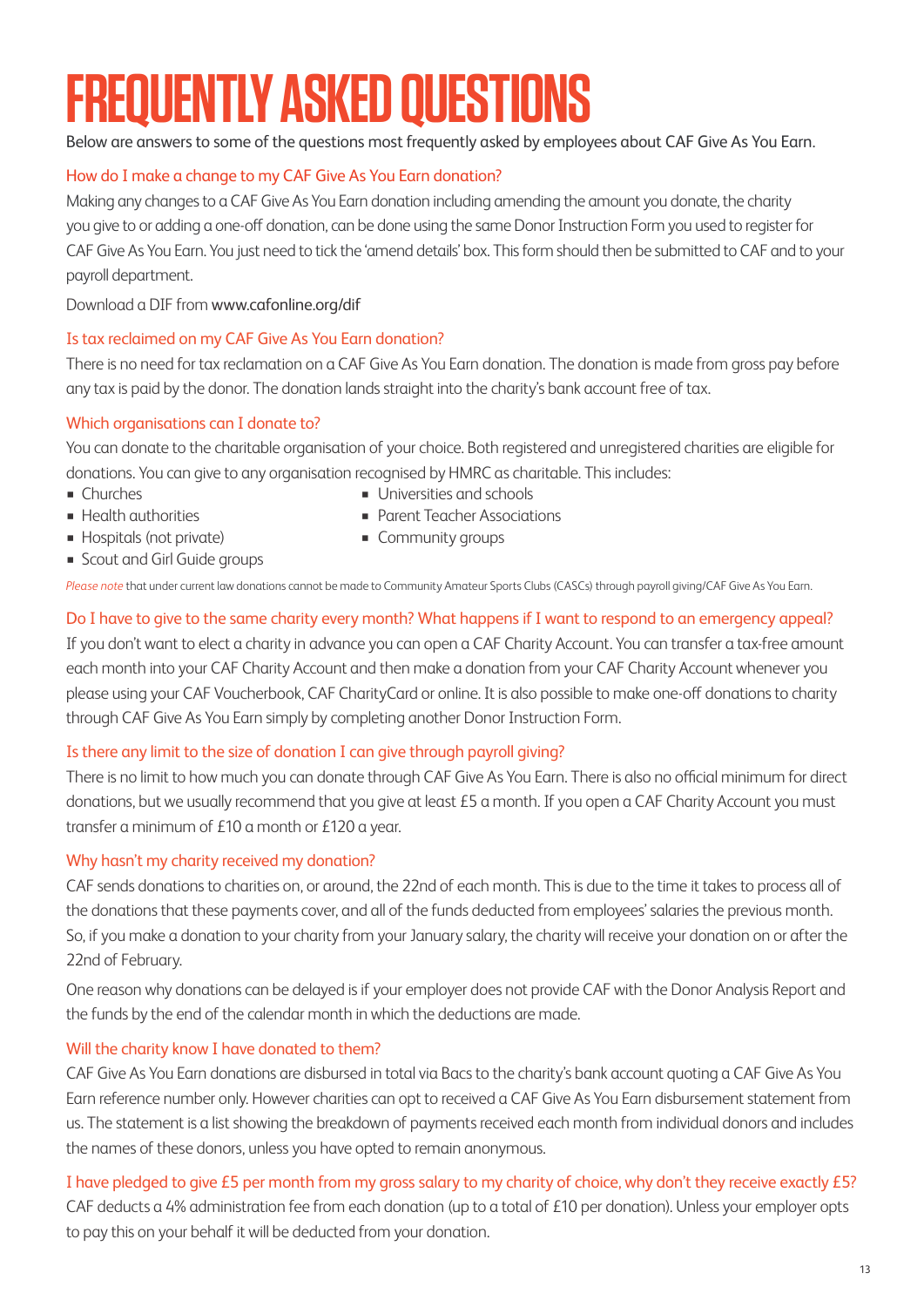# **YEAR PLANN**

Below are some seasonal ideas to inspire your planning and promotions throughout the year.



Choose a charity close to your heart to benefit from your CAF Give As You Earn donations.

Start the new year with a resolution to donate to your favourite charity through CAF Give As You Earn.



Sign up for CAF Give As You Earn and put a spring in your step.



Can you spare some of your nest egg for charity this Easter?



Are you a dedicated supporter? Start the new football season by putting the charity of your choice in the lead with an extra CAF Give As You Earn donation.



Surely you can find time on the longest day of the year to set up regular donations to charity through CAF Give As You Earn?



Make sure your favourite charity has a bright outlook by signing up for CAF Give As You Earn.



We're all giving on a summer holiday...are you?



Make sure your charity has everything it needs by giving regularly with CAF Give As You Earn



The clocks go back this month, why not do something useful with your extra hour and sign up for CAF Give As You Earn.



Make your giving go with a bang and your chosen charity sparkle with a CAF Give As You Earn donation.



Give your favourite charity a Christmas gift which lasts all year by signing up for CAF Give As You Earn. Give your charity a Christmas bonus with an extra donation through CAF Give As You Earn.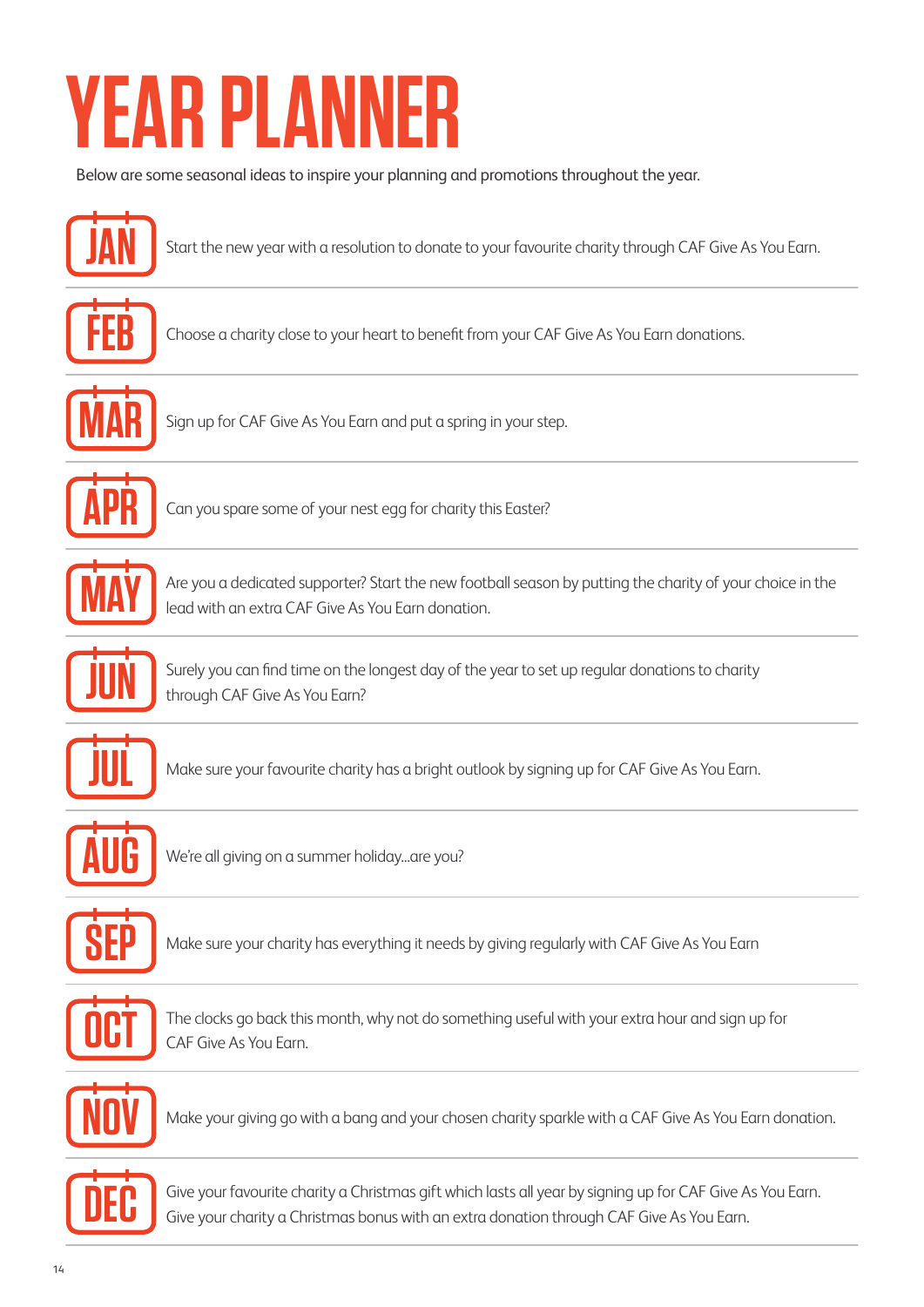Download additional Donor Instruction Forms from www.cafonline.org/dif

Download your Payroll Giving Quality Mark logo at www.cafonline.org/pgqmcertificate